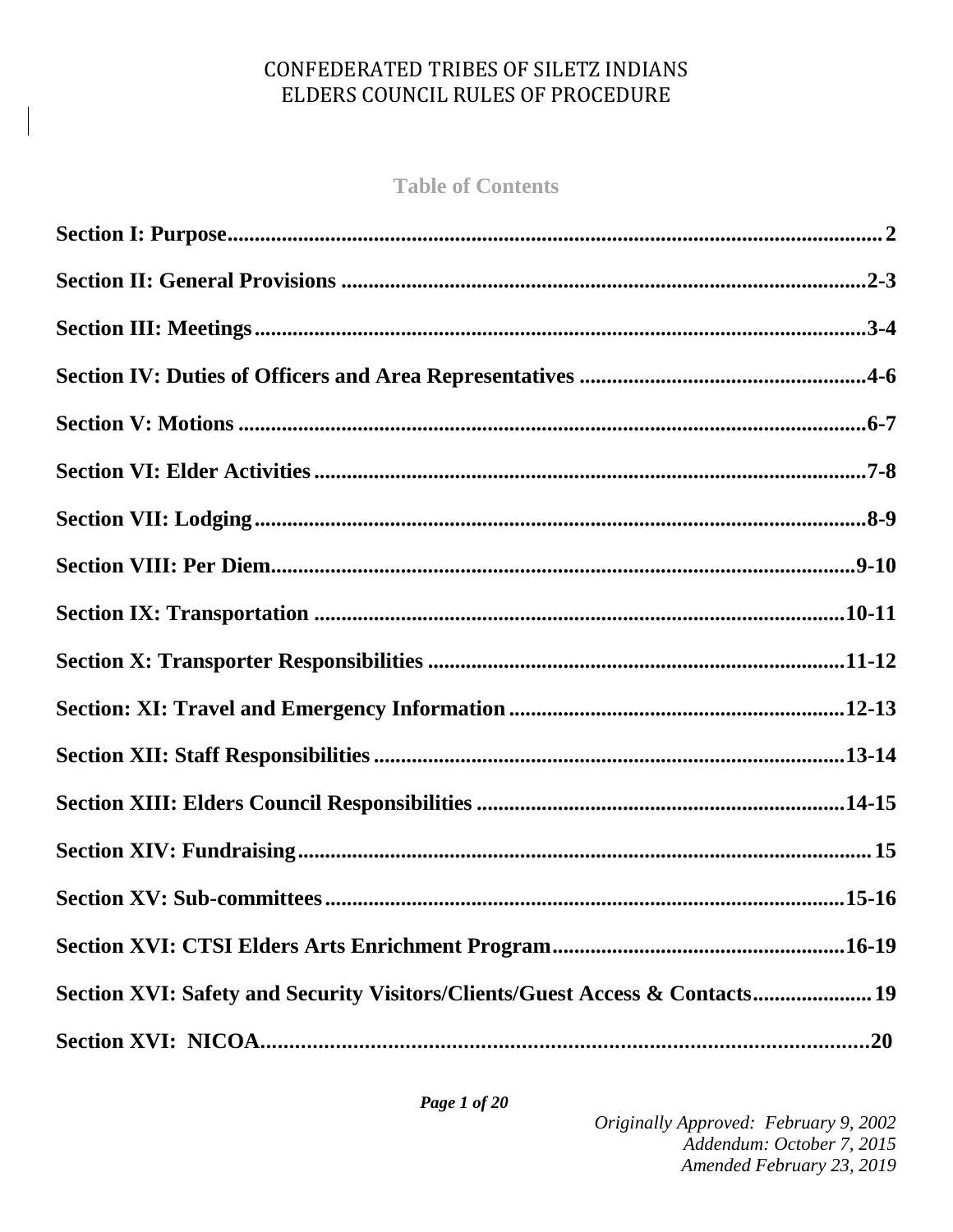## **Section I: Purpose**

- A. To provide the Siletz Tribal Elders with procedures and guidelines according to the Confederated Tribes of Siletz Elders Council.
- B. To enrich the lives of the Tribal Elders, to provide social interaction and activities that enhance culture and traditions and to become mentors for our Tribal Youth.
- C. Elders Council is to be defined as All Tribal Members 55 years and older.

**\* \* \* \* \*** 

# **Section II: General Provisions**

- A. New officers will be elected at the January meeting every two years. The Chairman position will be elected opposite years of the other officers. The position of chairman will be elected in the even years, i.e. 2006, 2008, etc.
- B. Should there become a vacancy in an Officer position; there will be a special election for a new officer to complete the term until the next regular election.
- C. The Treasurer position consists of two positions. They are in charge of the Elders Council private account defined as: the account established from the raffles, donations and fundraisers. The rules to be used in the signing of checks will be established in a policy approved by the Elders Council.
- D. Officers include, Chairman, Vice Chair, Secretary, Sergeant at Arms and two Treasurers.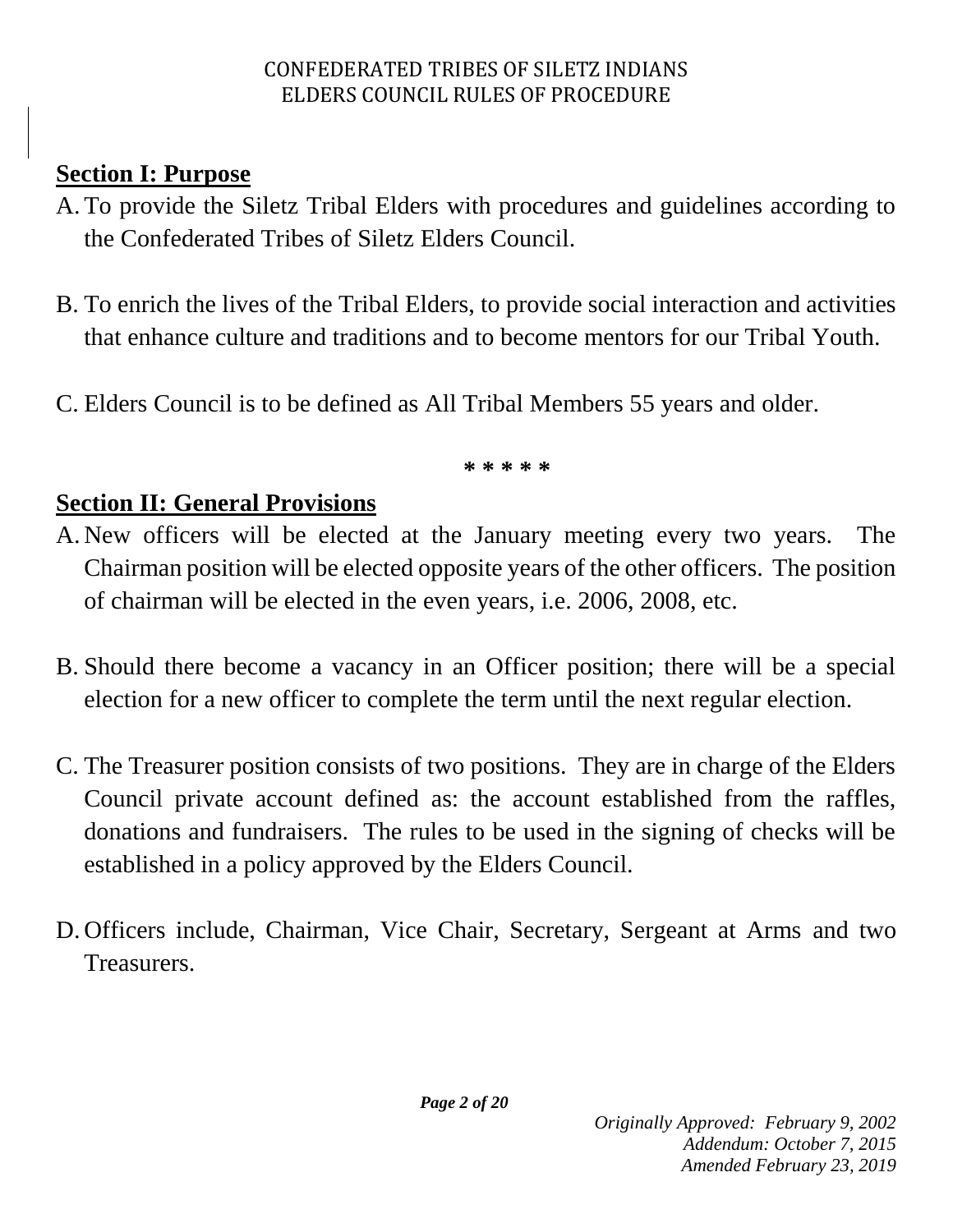- E. The monitoring of the Elders Council Tribal budgets is the responsibility of the Elders Staff. A budget report will be provided at each monthly meeting. The Elders Council will vote on how the Elders Council Tribal budget is expended.
- F. Refer to Section XII: Staff Responsibilities and Section XIII: Elders Council Responsibilities for future details.

**\* \* \* \* \*** 

## **Section III: Meetings**

- A. Meetings will be held each month, generally the  $2<sup>nd</sup>$  Saturday of the month from 1pm-4pm. January and September meetings will be on the third week of the month and there will not be a meeting scheduled for the month of August. The meeting schedule is subject to change due to inclement weather, deaths, etc.
- B. The Chairman will chair the meetings. Should the Chairman not be able to attend or Chair the meeting the Vice-Chairman will chair the meeting.
- C. Officers are required to attend the monthly Elders Council meetings as well as the Quarterly Staffing meetings unless they have notified the Chairman or Vice-Chairman that they will be unable to attend.
- D. From time to time, Special Meetings may need to be called in order to conduct required business that is unable to wait until the following Regular Meeting. The Officers of the Elders Council and Area Representatives shall be responsible for contacting the Elders that generally attend the meetings and shall post a notice of the Meeting Agenda in a publicly accessible area with the meeting date, location and time in each of the four Area Offices. Business shall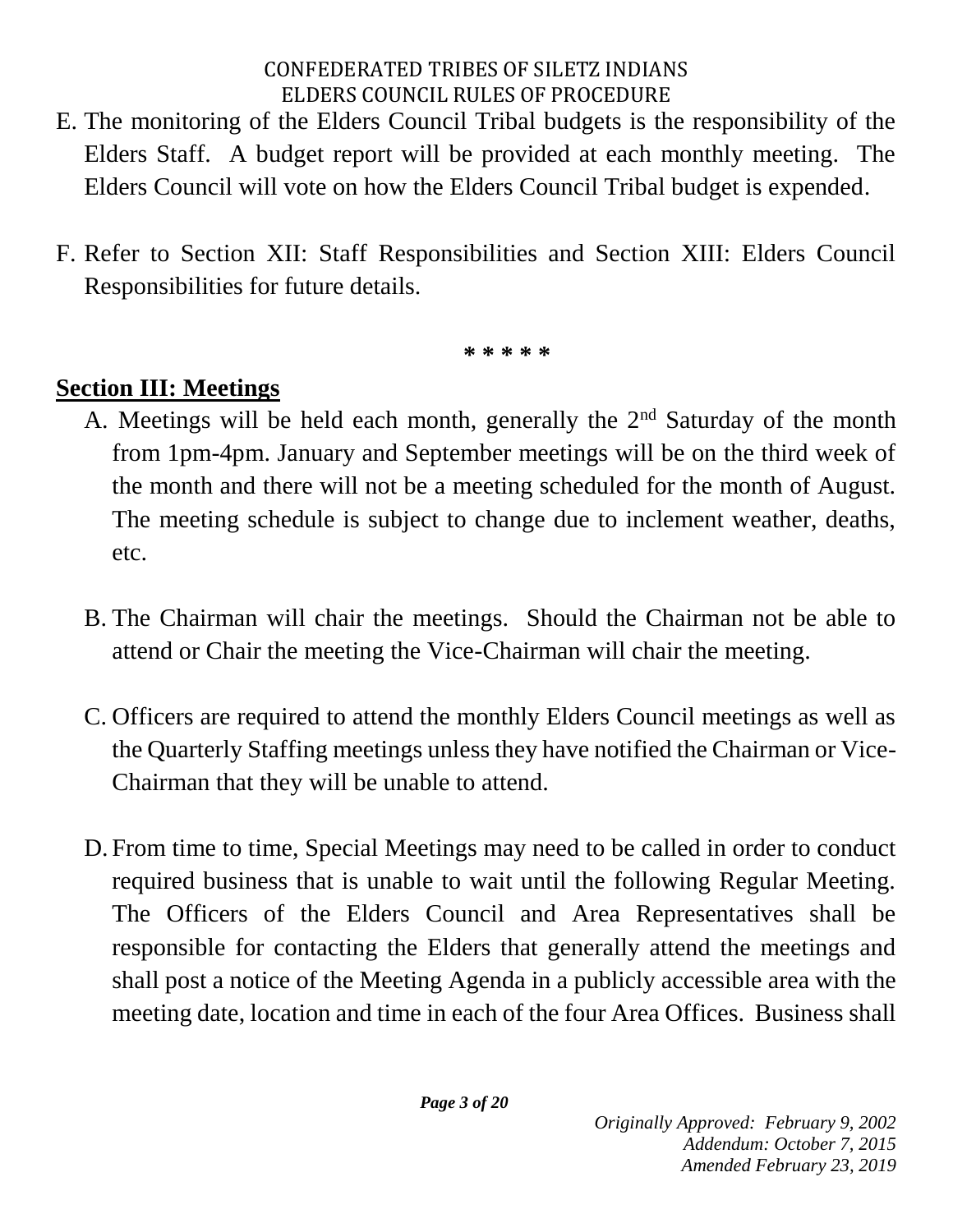be conducted during a Special Meeting with a minimum quorum of three Officers, two Area Representatives and ten Tribal Elders in attendance.

- E. Cancellations or rescheduling of meetings may be necessary when there is inclement weather, conflicts in meeting space availability or other Tribal functions that a large portion of Elders plan to attend. In the event of this, the Chairman shall make the final decision and contact the Elder Staff who will then contact the Area Representatives in order for their assistance in contacting the Elders that regularly attend the meetings.
- F. Quarterly Staffing Meetings will be scheduled and announced annually at the 1<sup>st</sup> Monthly Meeting on the calendar year. These meetings are intended to keep communication open between the Tribal Staff and the Elders to ensure activities are being conducted to the most effective and safest way possible. All other Elders are welcomed to attend the meeting to voice concerns or may send their questions in writing with an Officer or Area Representative. No votes or minutes will be taken at these meetings.

#### **\* \* \* \* \***

#### **Section IV: Duties of Officers & Area Representatives**

The Officers and Area Representatives will meet once per quarter with the Staff as well attend the regular and special meetings of the Elders Council unless they have notified the Chairman or Vice-Chairman that they will be unable to attend. At times it may be necessary for the Officers and/or Area Representative to attend Tribal Council meetings to advocate on behalf of the Elders Council.

A. **Chairman:** The Chairman will chair the meetings. The Chairman is responsible for keeping in touch with the Elders Staff and approves the Agenda for the meetings. The Chairman is responsible for attending additional meetings and trainings that are approved by the Elders Council that are a direct benefit to the Elders Council as a whole. The Chairman will be required to be on the sub-

```
Page 4 of 20
```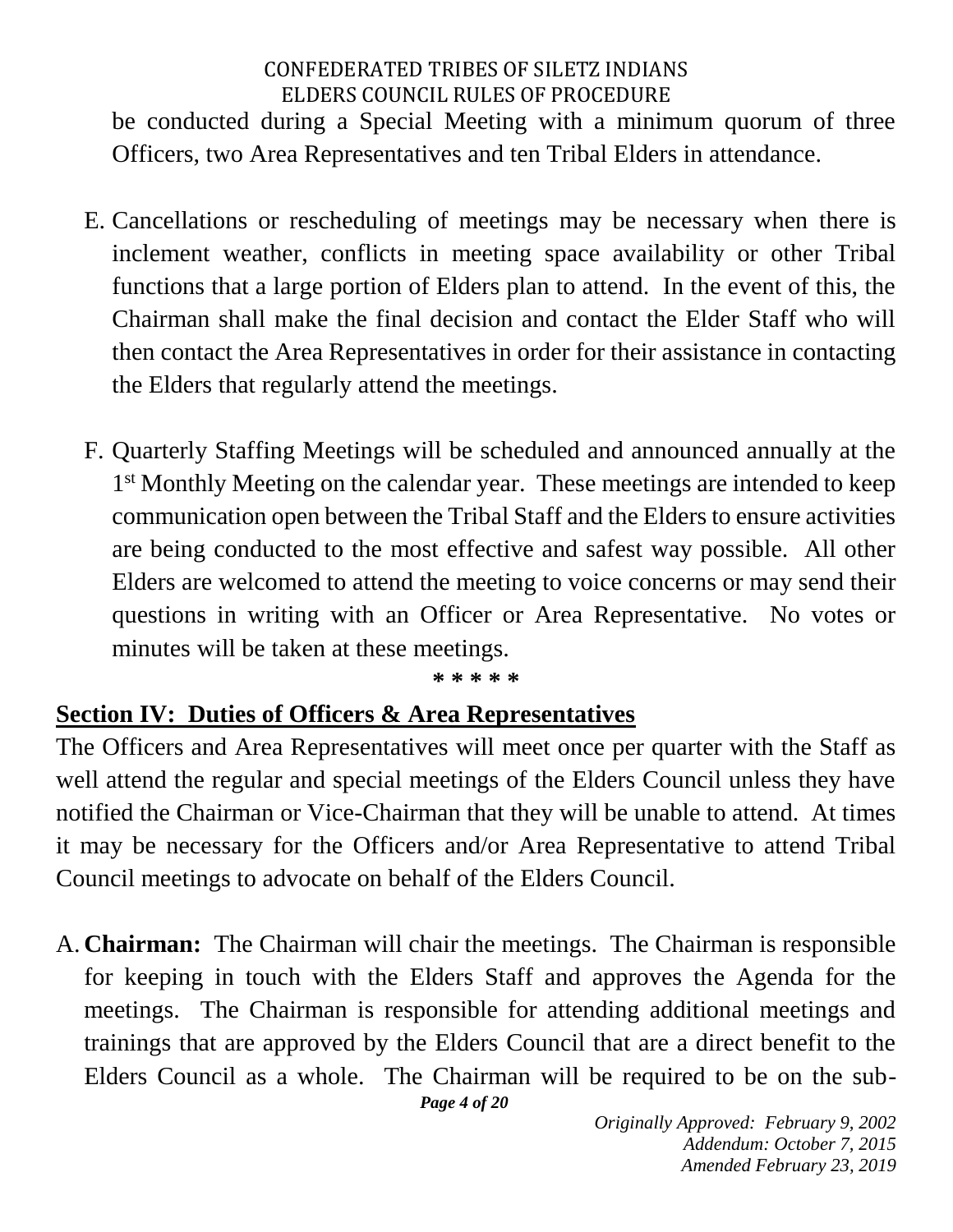committees for the Budget Requests and for planning the annual Circle of Wisdom. They shall make the decision when meetings must be rescheduled or canceled and inform the Elder Staff, other Officers and Area Representatives so that all Elders generally attending meetings can be notified.

- B. **Vice Chairman:** The Vice Chairman will chair the meetings when the Chairman is absent or unable to chair a meeting. The Vice Chairman will take over the duties of Chairman should the Chairman be unable to continue the duties. The Vice Chairman will keep meetings on task and to assist with voting processes during meets when voting occurs, with assistance provided from the Sergeant at Arms.
- C. **Secretary:** The Secretary is responsible to record the minutes for the meetings and be responsible for obtaining an attendance sheet. The minutes will be done in a professional manner without personal opinion or bias. The minutes shall be submitted to the Elders Staff along with a copy of the attendance sheet. A copy of Approved meeting minutes and attendance sheet shall be kept in a notebook in the Elders Staff office. A copy of the unapproved minutes will be submitted to the Elders Staff, within one week following the monthly meeting in order for the Staff to have written confirmation of decision made in the meeting. After the meeting minutes are approved all recorded tape must be disposed of and/ or erased in a timely manner.
- D. **Co-Treasurers:** There are two positions as Treasurer. Both positions are responsible for the Elders Council Private Account. The account requires two signatures. The Treasurers are accountable to the Elders Council for all checks written. A report will be given by one of the Treasurers at the monthly meeting that includes the opening balance, deposits, amounts and reasons for checks written and the ending balance.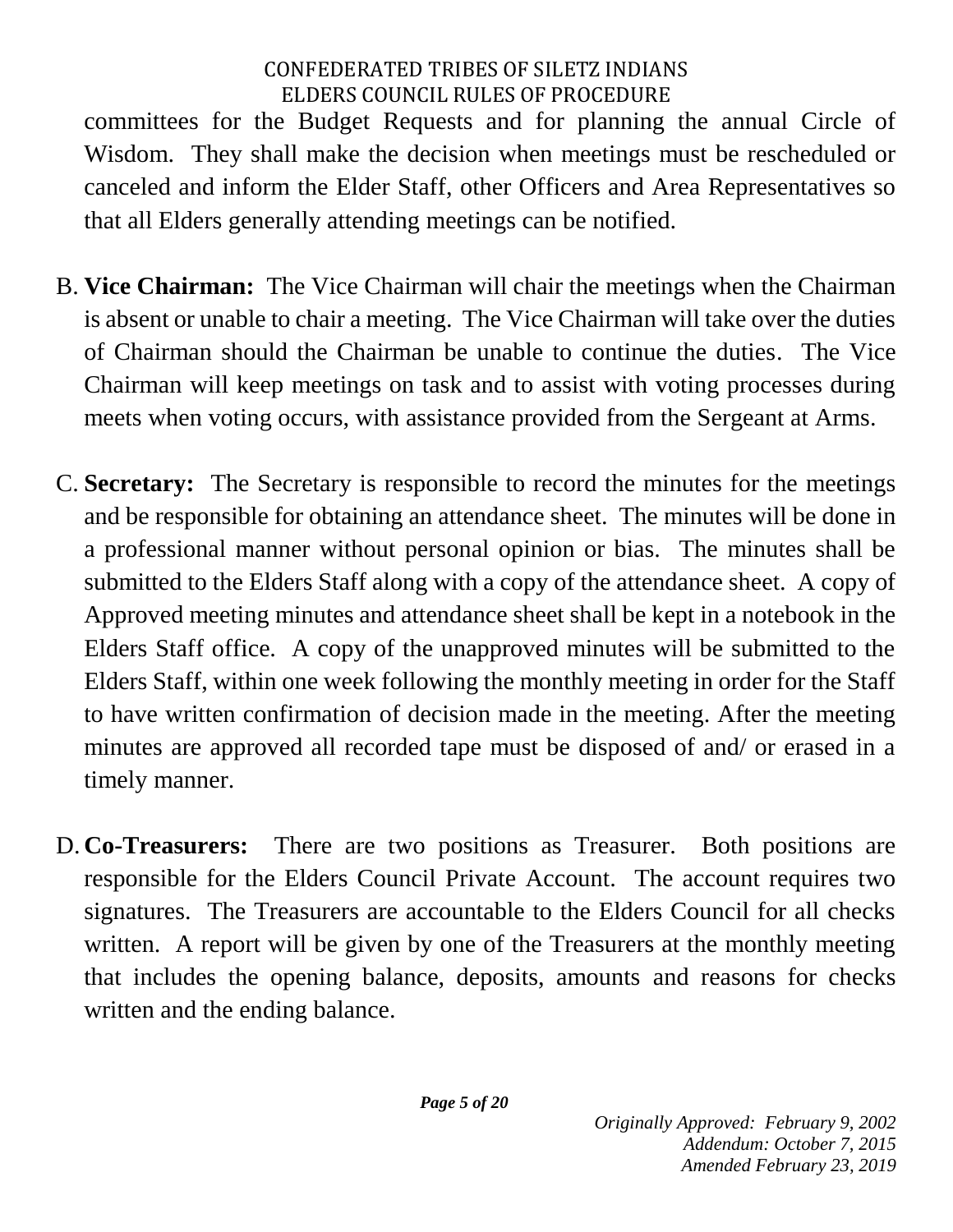- E. **Area Representatives:** At least one Elder from each service area (Siletz, Portland, Salem and Eugene) shall serve as a contact person for the Elders residing in their service area. They shall be nominated or self-declared and voted in by a majority of the Elders Council at a proper meeting. Area Representatives will be responsible for coordinating transportation to Elder functions and events for which transportation has been approved.
- F. **Sergeant at Arms:** Assist the Vice Chairman with keeping meetings on task and to assist with voting process during meetings when voting occurs.

**\* \* \* \* \***

**Section V: Motions** *The following steps shall be followed in make a motion:*

- A. A member stands up or raises his hand to be recognized; once called upon a motion can be made.
- B. Another member seconds the motion.
- C. The Elders Staff will write down the motion on the board.
- D.Without re-wording, the Presiding Officer restates the motion to the Elders Council.
- E. The motion is open for discussion from the Elders Council. Members need to be recognized to speak for control issues. Discussion needs to be in a controlled manner.
- F. Presiding Officer asks for the affirmative votes and then the negative votes. Secret ballots can be used when requested.
- G. The Presiding Officer then announces the result of the voting.

*Page 6 of 20*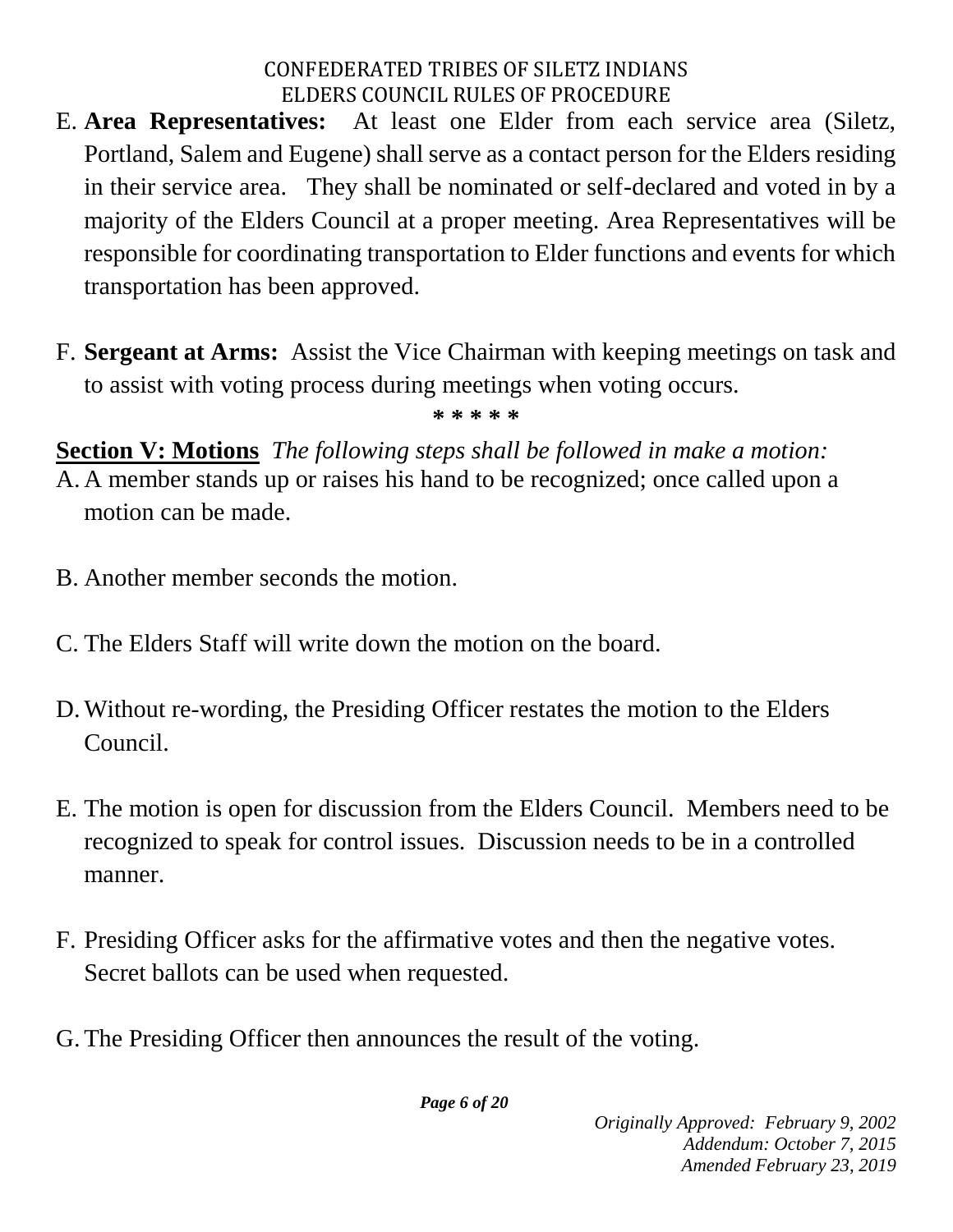- H.In case there is a tie in the vote, the motion will be re-opened for discussion and a re-vote taken.
- I. In cases where there seems to be no opposition in routine business; or on questions of little importance; a Unanimous Consent can be used. This is a time saving procedure.

**\* \* \* \* \***

## **Section VI: Elder Activities**

*The Elders Council will decide all Elder Activities*

- A. A sign-up sheet will be made available at the monthly Elder Meeting for attendance of trips and activities. Elders can sign up at the meetings. Initial sign up for all Activities/Trips will be at the Elders meetings first.
- B. All Activities will be announced in the Monthly Elder Newsletter.
- C. Elders not attending the meeting can sign-up by contacting the Elders Staff at the office.
- D. All Elders need to sign-up for themselves, either in person or by telephone. Names will not be accepted if written by another Elder.
- E. The Elders Council will set the amount of slots for sign-up per activity. Once the slots are filled, any other requests will be put on a waiting list.
- F. Any cancellations will be filled with a lottery beginning with the first name on the waiting list.
- G. Elders are required to cancel by calling the Elders Staff in a timely manner (timely manner will be considered 48 hours before the day of the activity). This will insure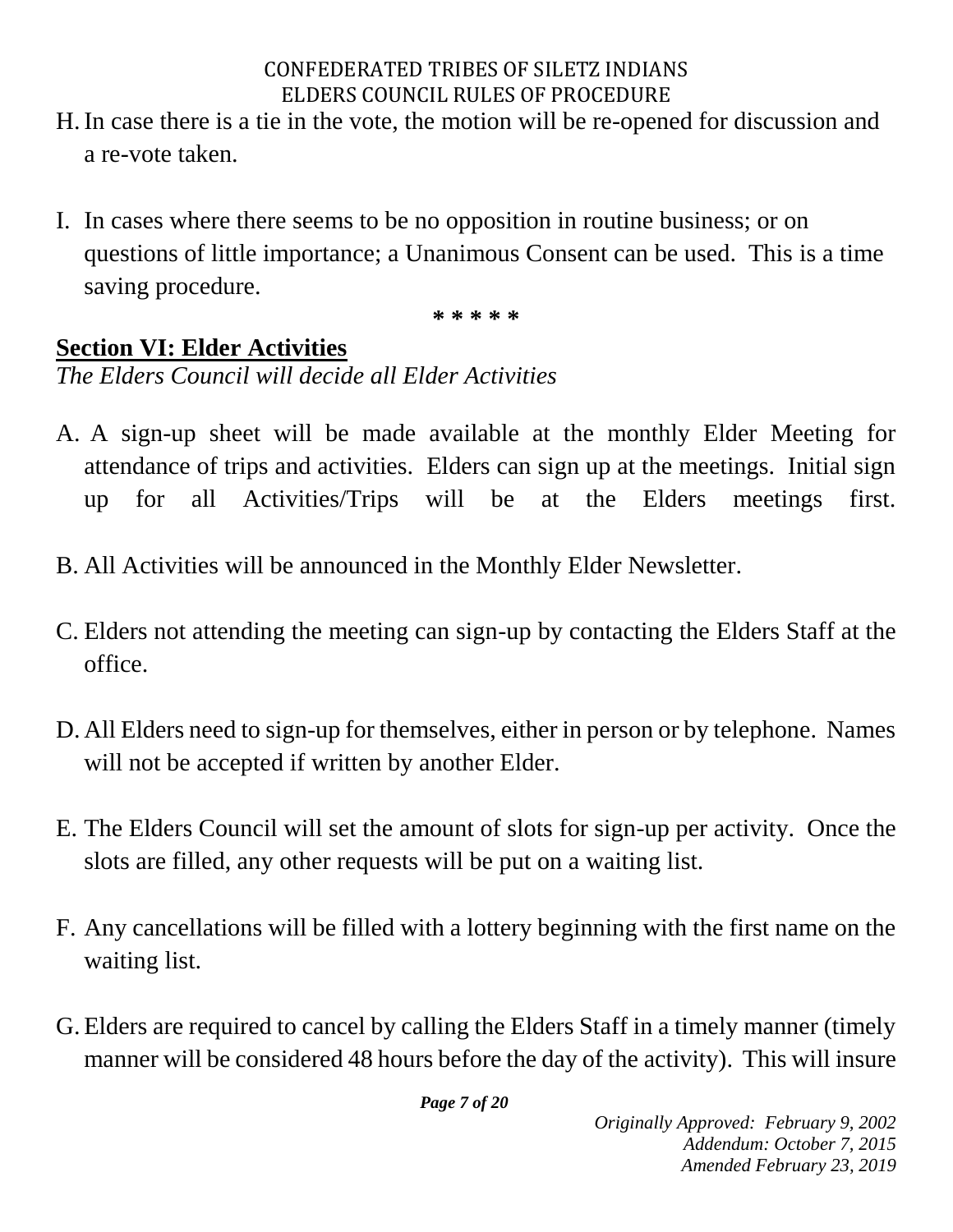that another Elder will have the opportunity to attend the activity and so that no funds are lost on deposits or advance payments that may be required.

- H. Should an Elder not cancel or attend, they will not get to attend the next two activities. This will be waived if it were because of an emergency. The Elder Council will decide whether or not the reason shall be considered an emergency.
- I. Elders taking a non-Tribal spouse, friend or pre-approved caregiver will be required to pre-pay the cost of the activity before any tickets will be purchased. The Elders Staff team will obtain elder caregiver and medical forms prior to each event and place on file.
- J. The Elders Staff will send out a "Letter of Notification" to the address on file when the arrangements for a trip have been finalized. This will include details of per diem, transport, lodging and other travel arrangements necessary.

**\* \* \* \* \***

# **Section VII: Lodging**

- A. The Elders Council will determine when lodging is necessary for an activity and how many rooms will be allowed.
- B. Once an Elder is signed for a room, it will be their responsibility to cancel if they cannot attend. This will allow another Elder to attend and have lodging. In case there are no names on the waiting list, it would also allow the Elders Staff to cancel the room so the Elders Council will not get charged for a room that is not being used. Should an Elder not cancel in a timely manner (timely manner will be considered 48 hours prior to the day of the activity), they will not receive lodging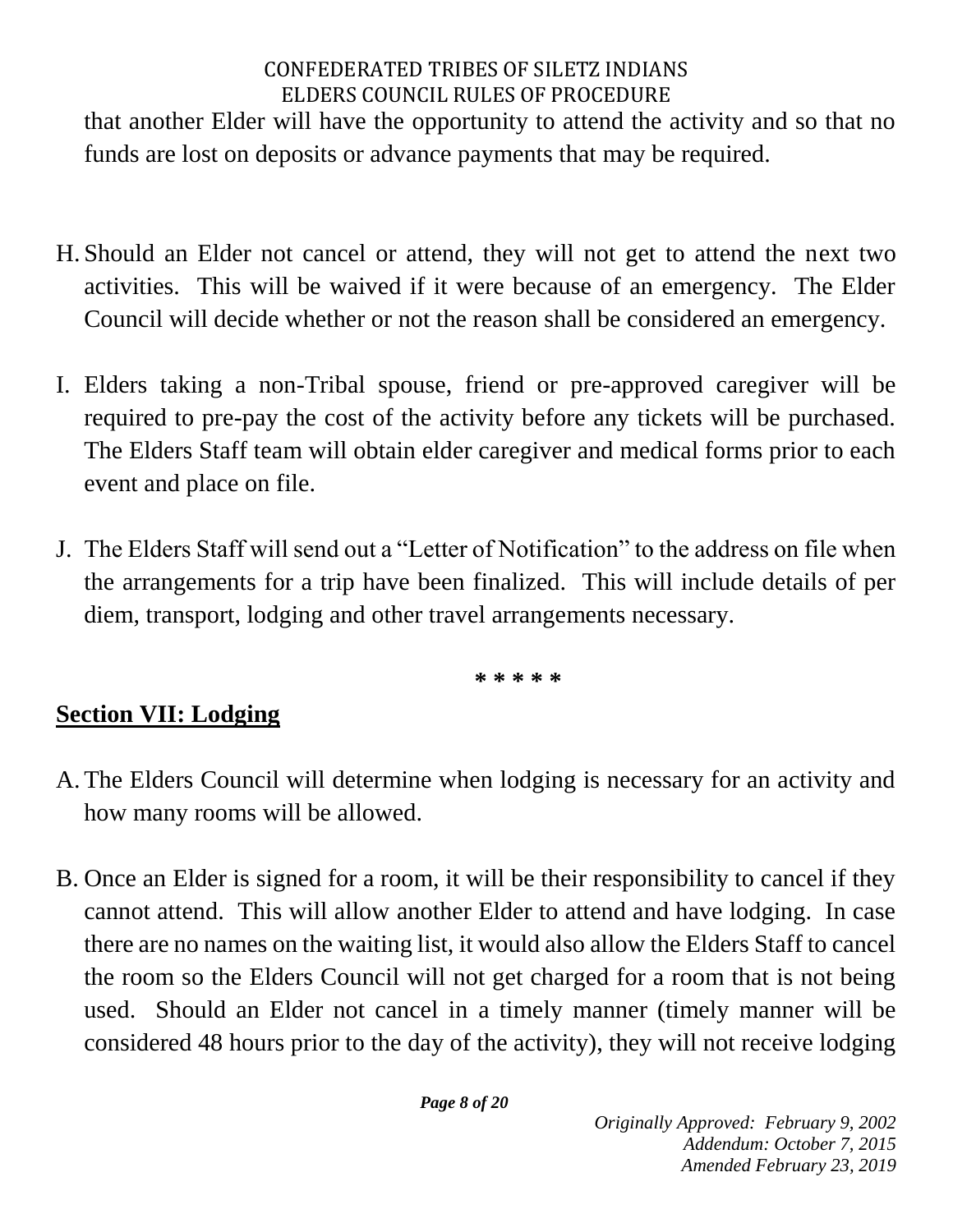the next time it is available. Without 48 hours notice of cancellation you must pay for the room.

- C. The Elder needs to let the Elders Staff know with whom they would like to share a room at the time of signing up for lodging. Failure to do so will result in being assigned a roommate if no request is made.
- D. Some activities that have limited funding will require Elders to share rooms.
- E. Elders needing handicap access, smoking room or any other special accommodations need to specify this at the time of signing up for the activity and lodging. These will be provided if they are available.
- F. Any fines from SMOKING in a NON-SMOKING room will be the responsibility of the Elder assigned to the room. Any other expense incurred by the elder and charged to the room will be the elder's responsibility to pay.
- G.If an Elder chooses to cancel and then later decides to attend an activity, they will be responsible for providing their own room, provided there are no rooms available that were paid for by the Elders Council.

**\* \* \* \* \***

# **Section VIII: Per Diem**

A. The Elders Council will determine when an activity will allow for per diem. The standard per diem rate for activities involving lodging and out-of-town travel shall be \$50.00 for the trip per Elder. Should it be determined that a different per diem is necessary the amount will be decided by a vote of the Elders Council during a meeting.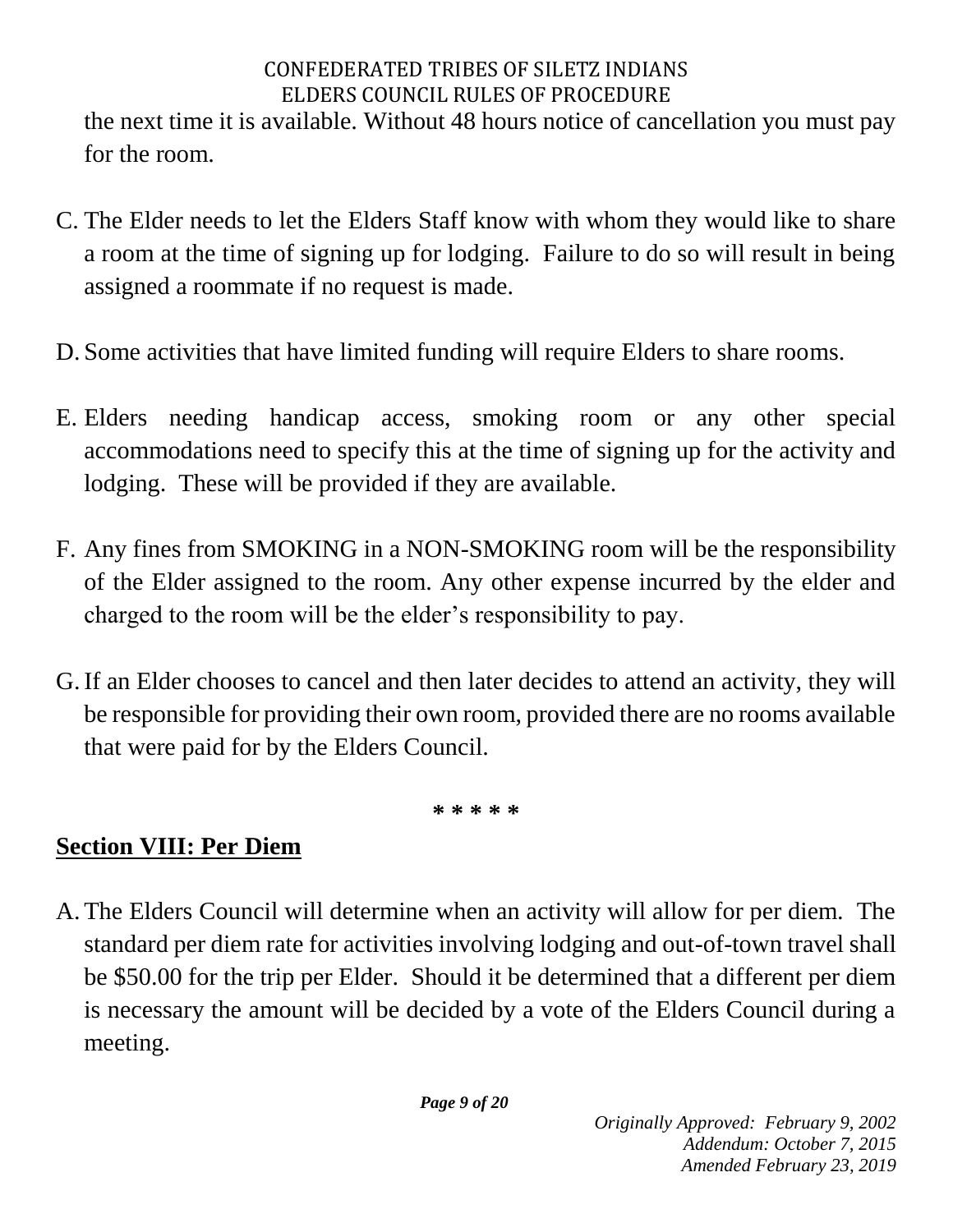- B. The Elders Staff will issue the per diem at the activity in individual envelopes. The issue time and location will be in the Letter of Notification for the trip.
- C. Each Elder that receives per diem money will sign a log showing they received the money. This log will be returned to the Accounting Department of the Confederated Tribes of Siletz, after the return of the activity.
- D. Once the Elder has received the money, they are responsible for how it is spent.
- E. If an Elder cancels and then decides to attend, they will not get a per diem unless there are funds available.

**\* \* \* \* \***

### **Section IX: Transportation**

- A. Transportation is provided for most activities. The Elders Council will determine this. GSA fleet and Elders Council owned vehicles will be utilized in the most cost effective manner by carpooling. The Elder Council travel budget is charged the cost of approved transportation.
- B. Should an Elder want transportation it is their responsibility to call for arrangements. This can be done by calling the Elders Staff and/ or area representative.
- C. Should an Elder be traveling in a Tribal/Elder vehicle, it is their responsibility to know what time the vehicle is departing. Should the Elder keep the vehicle waiting for departure for 5 minutes (unless the person is handicapped then it is 10 minutes) of time without just cause (medical, emergency, etc.) they will not be permitted to utilize the Tribal/Elder transport services on the next trip. There must be at least one Elder needing transportation for transportation to be authorized for each trip.

*Page 10 of 20*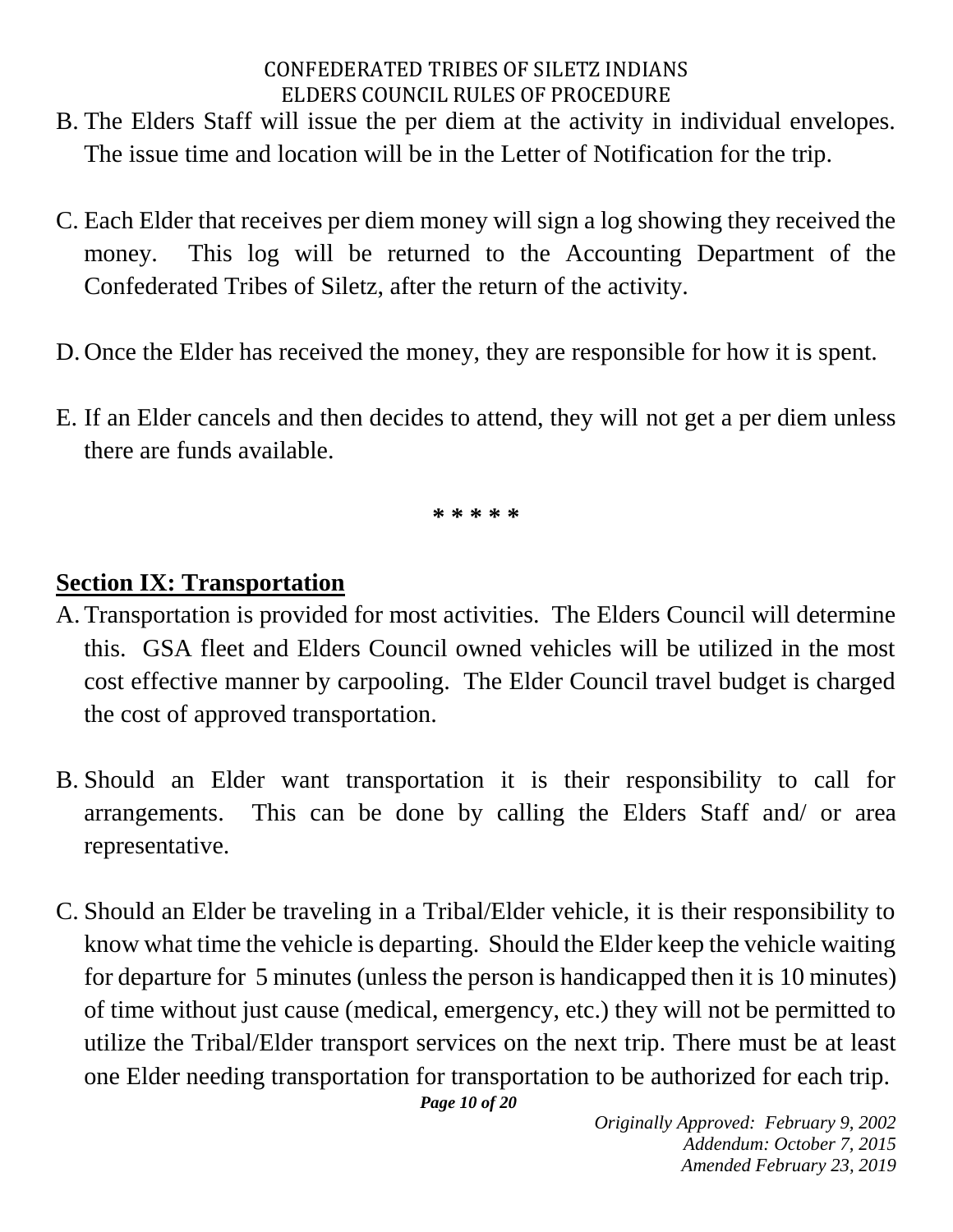- D. Mileage will not be allowed if you choose to bring your own vehicle. Mileage can only be given if it has been approved by the Elders Council prior to the activity.
- E. It is the responsibility of the Elder to have tickets for the same event or show times as the Transporter. If the Elder does not do this, the Elder will need to make arrangements for their own transportation.
- F. Activities in which Transportation is provided are:
	-
	- 2. Elder Gatherings as approved 8. Culture Camp Dinner
	-
	-
	- 5. 2 Monthly Group Shopping Trips 11. Cemetery Cleanup
	-
- 1. Monthly Meetings 7. General Council Meetings
	-
- 3. Approved Trips 9. Candidates Fair
- 4. Chinook Winds Events 10. Quarterly Officer/Rep Meetings
	-
- 6. Funeral 12. Elder Potlucks
	- 13. Bingo @ Grand Ronde

**\* \* \* \* \***

## **Section X: Transporter Responsibilities**

- A. The Transporter is in charge of the vehicle and all Elders are to adhere to the transporter's requests. All Elders need to wear their seatbelt while being transported. Only Elders that have documented exceptions can be unbelted and they will have a copy of their documented exemption with them.
- B. Transporters should be treated with respect and transporters will have the option to not transport those Elders who are not respectful.

*Page 11 of 20*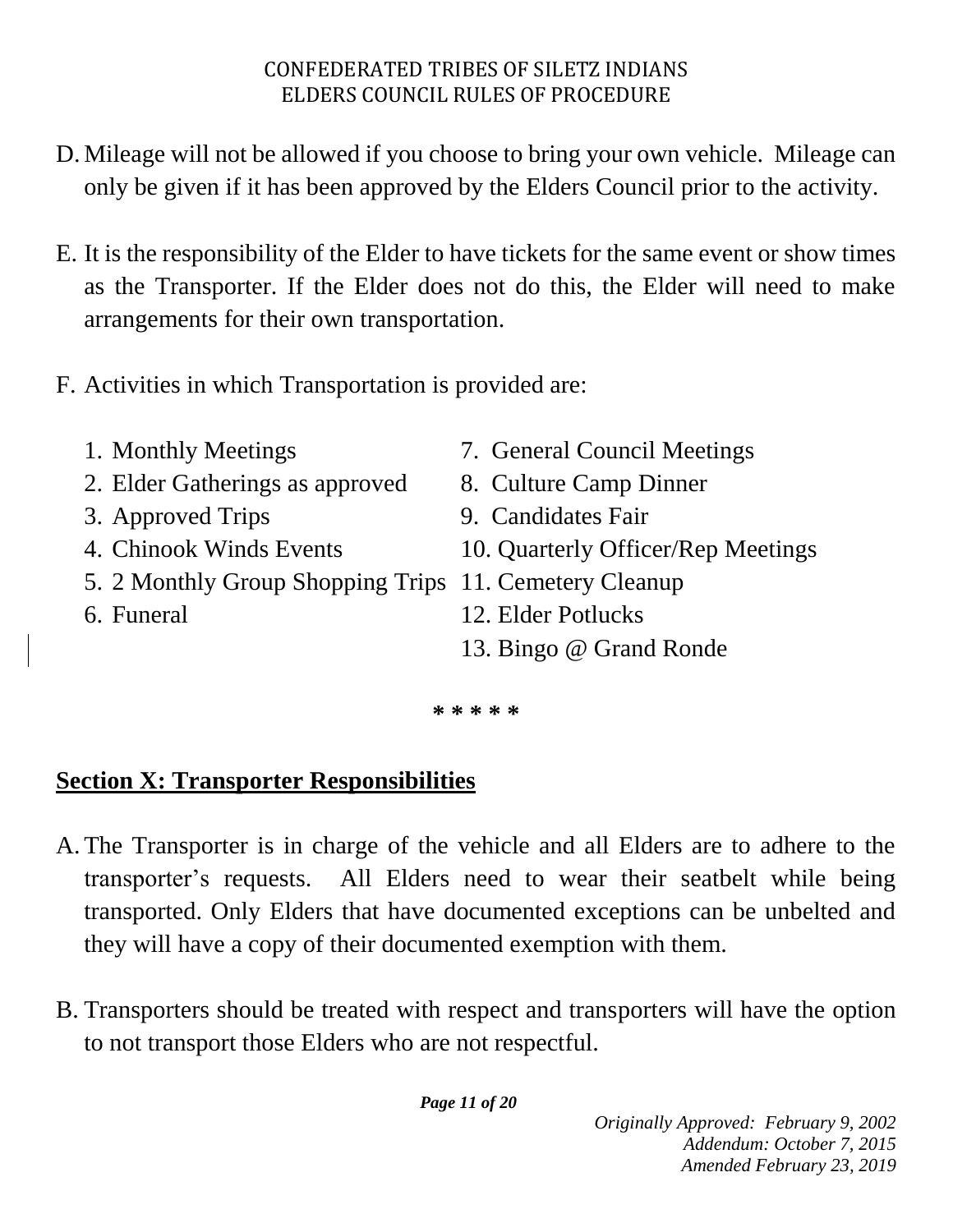- C. Transporters are not required to transport intoxicated passengers or passengers under the influence of illegal substances.
- D. Transporters will follow the rules and guidelines of the Siletz Tribal Operations Manual and Personnel Manual as well as those set forth by the transporter job description.
- E. Any incidents are to be reported immediately to the supervisor and an incident report will be filed and turned in to the Fleet Officer, Supervisor, Elders Staff and to the Elders Council.
- F. Transporters are responsible to inform their passengers of pick up times, plans during the trip and departure times.
- G. Volunteer drivers must meet the transporter requirements.

**\* \* \* \* \***

## **Section XI: Travel and Emergency Information**

- A. All Elders that are going on trips that are outside of their immediate area are required to complete an Emergency Information & Medical Form prior to travel. At minimum an Emergency contact must be listed on the form. This will be taken on the trip by the Staff as well as a copy will be with the Programs I Manager while the Elders are in travel status.
- B. Elders that require a caregiver/family member to assist them in their home for meals, medication supervision or their personal safety shall be required to have a caregiver/family member attend functions with them. This shall be STRICTLY

*Page 12 of 20*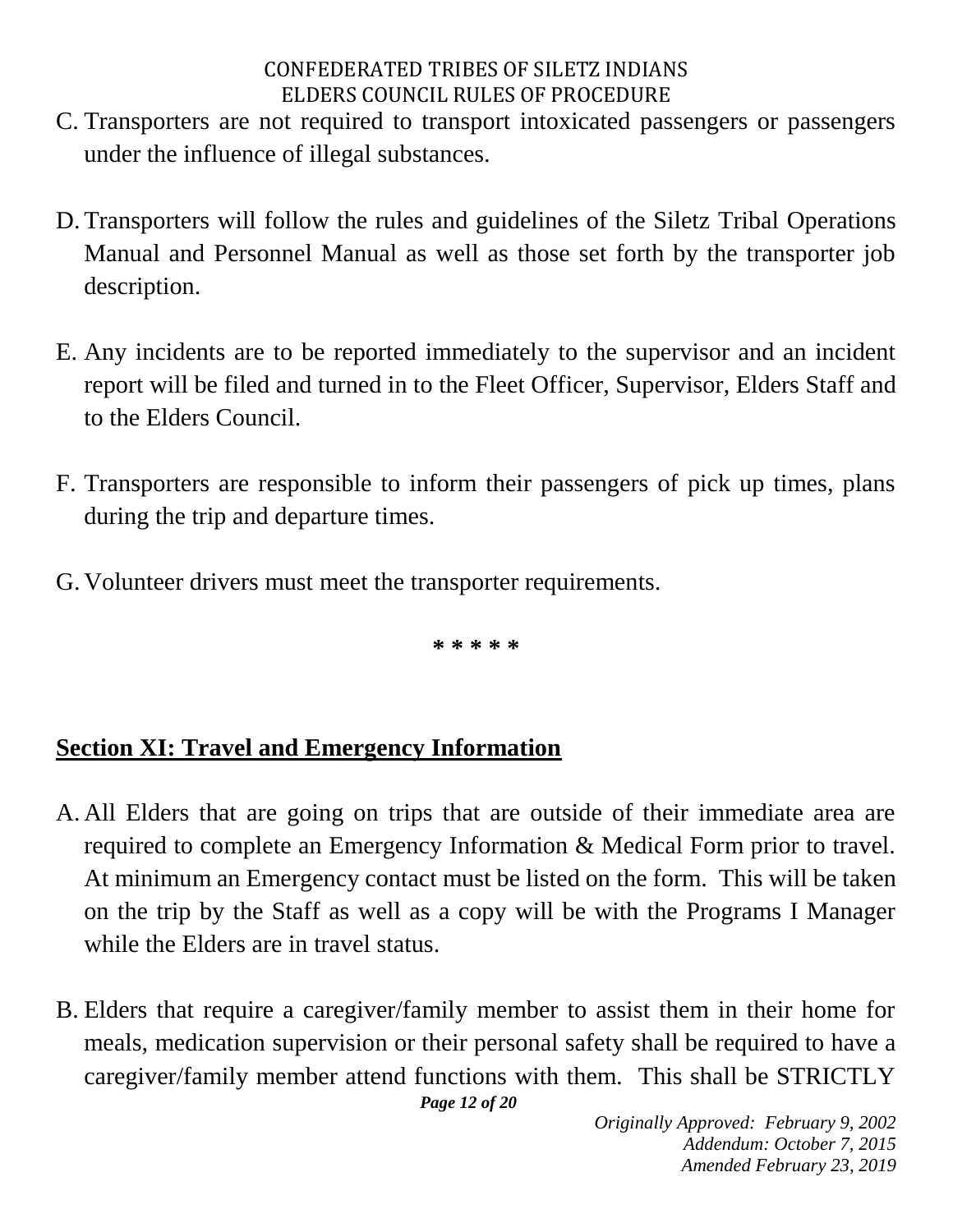ENFORCED when traveling overnight. Necessary costs for the caregiver/family member to attend shall not be paid by the Elders Council. A "Caregiver Responsibilities" form must be completed and submitted to the Elders Staff prior to the trip.

- C. Elders that have medical requirements such as oxygen and medications necessary to travel shall ensure that they have given specific written instructions to the Staff in order to make the necessary arrangements needed for their health & safety.
- D.If the Elder has suffered an illness or had surgery within 30-days prior to a planned activity, they will be required to submit a note from a Doctor that is says it is safe for them to participate in the event/activity.
- E. Emergency Information & Medical forms shall be updated prior to each trip to ensure all information is accurate in case medical treatment is required.
- F. When the Elders Council travels as a group in separate vehicles the Transporter will be responsible for ensuring that their passengers are all present before leaving any meal or rest stops. Should an Elder choose to move to another vehicle they must inform the Transporter of the change.

**\* \* \* \* \***

# **Section XII: Staff Responsibilities**

A. The Elders Staff are responsible for making the requested travel and meeting arrangements on behalf of the Elders Council for their trips and activities. This shall include: lodging, vehicles, per diem, and any other necessary travel arrangements.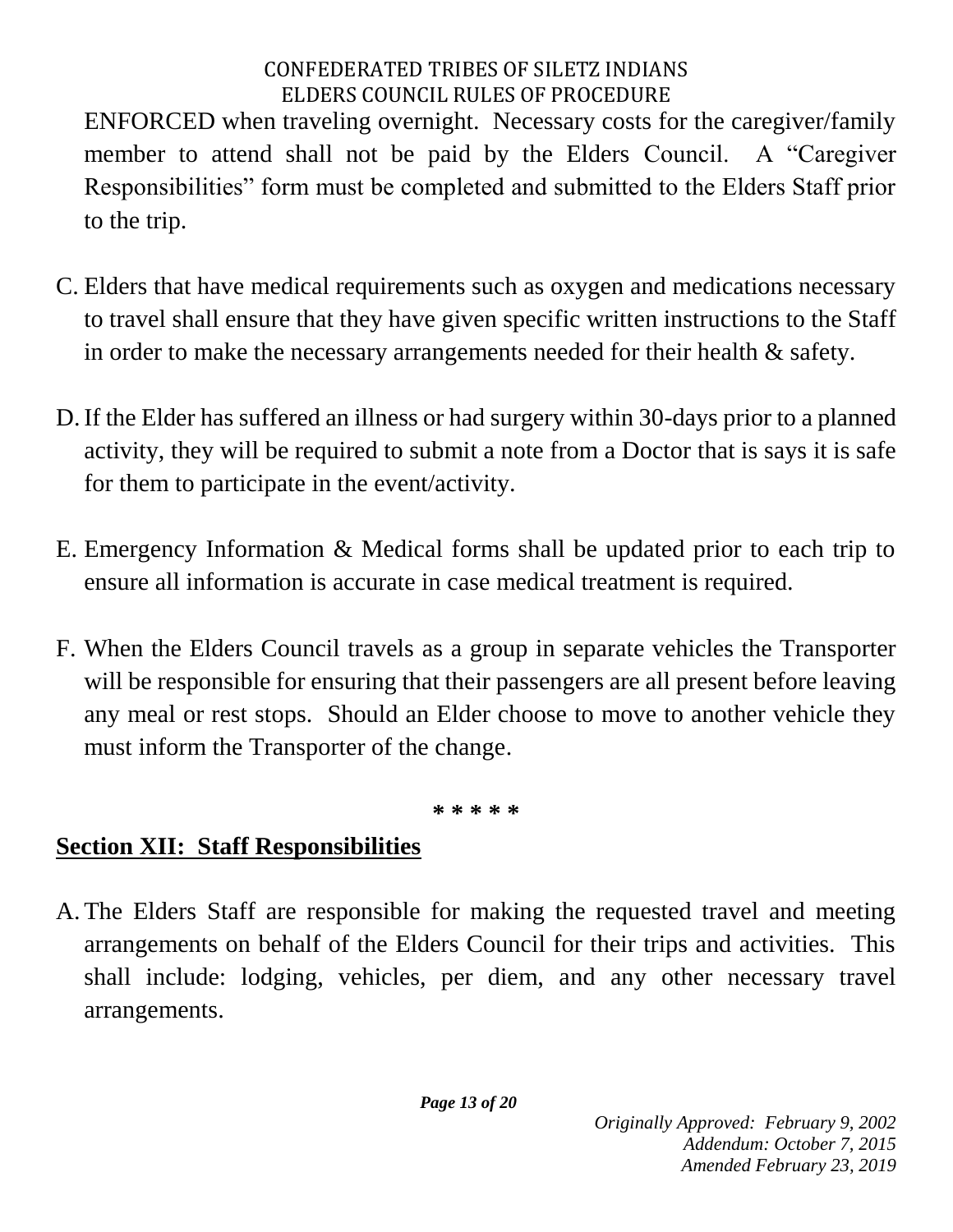- B. The Staff shall not give the Elders Council directives on the expenditure of their budget, planning of their activities or be a voting member during meetings.
- C. Staff will research requested topics of interest including an estimated cost, if any, to the Elders Council. When making travel arrangements for trips, Staff will obtain information on other points of interest in the vicinity of the trip destination.
- D. The Elders Staff shall monitor the Elders Council budgets that are awarded and approved by the Confederated Tribes of Siletz Indians Tribal Council. They shall give written reports at the meetings as to the expenditure of the Elders Council, projected expenses and the remaining balance for the budget year.
- E. The Elders Staff shall write the monthly Elders newsletter for distribution to all Siletz Tribal Elders. It shall include the upcoming meeting date and other pertinent information to the Elders Council.
- F. Staff shall arrange for meetings packets with agenda, minutes to be approved, Tribal budget reports, upcoming events, sign-up sheets and other required documents for the Elders Council to conduct their business.
- G. A copy of all Incident Reports in regards to the Elders Council vehicles and activities that are received or filed by the Staff shall be submitted to the Elders council for their review in their monthly agenda packets.

#### **\* \* \* \* \***

#### **Section XIII: Elders Council Responsibilities**

A. The Elders Council is responsible for deciding their activities and trips with the set limitations and guidelines of each. They shall make their requests to the Staff and give direction on the necessary arrangements required for them to conduct their meetings, attend to their activities and trips.

*Page 14 of 20*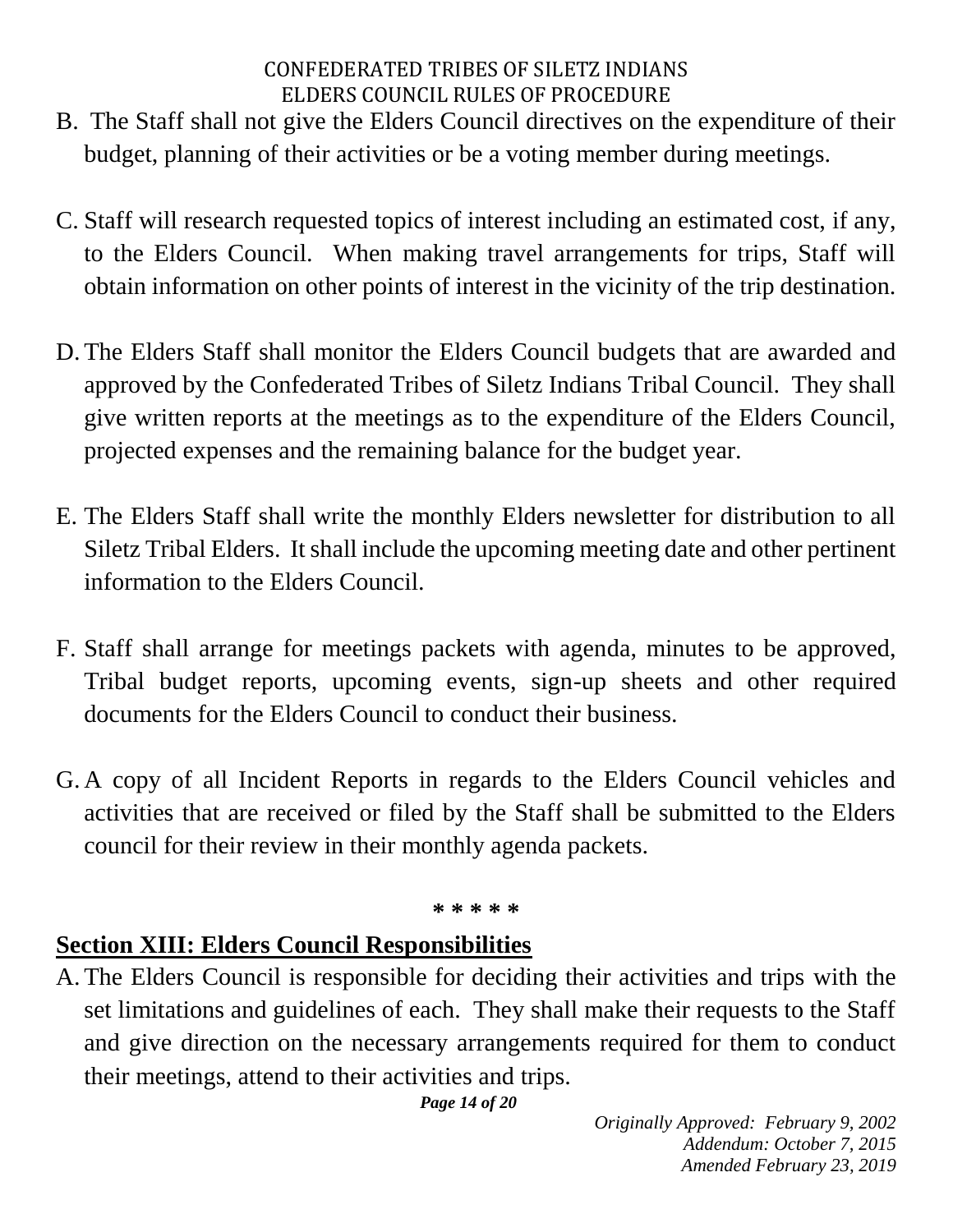- B. The Elders Council shall set the guidelines and travel itinerary they will follow for their functions among themselves and vote as deemed necessary.
- C. The Elders Council shall inform staff on topics and issues they have interest in attending.
- D. The Elders Council shall form a sub-committee to assist Staff in the development of the Tribal budget requests.
- E. Elders shall submit requests for articles to appear in the Siletz News as needed.

**\* \* \* \* \***

### **Section XIV: Fundraising**

- A. The Elders Council shall operate fundraising to cover costs for trips, activities, donations to youth activities, get well cards/gifts to Elders and other items as they deem necessary.
- B. From the Fundraising sub-committee, one person shall be selected as the lead person in charge of organizing the function and to be responsible for the monies.
- C. The lead person and one Treasurer shall count the monies together prior to the conclusion of the function. All monies raised shall be deposited into the Elders Council Private Account by either person.

**\* \* \* \* \***

## **Section XV: Sub-Committees**

A. The Elders Council will form committees as needed. The intent of the subcommittee is to complete necessary tasks/make recommendations as needed to assist in Elders Council and Tribal projects.

*Page 15 of 20*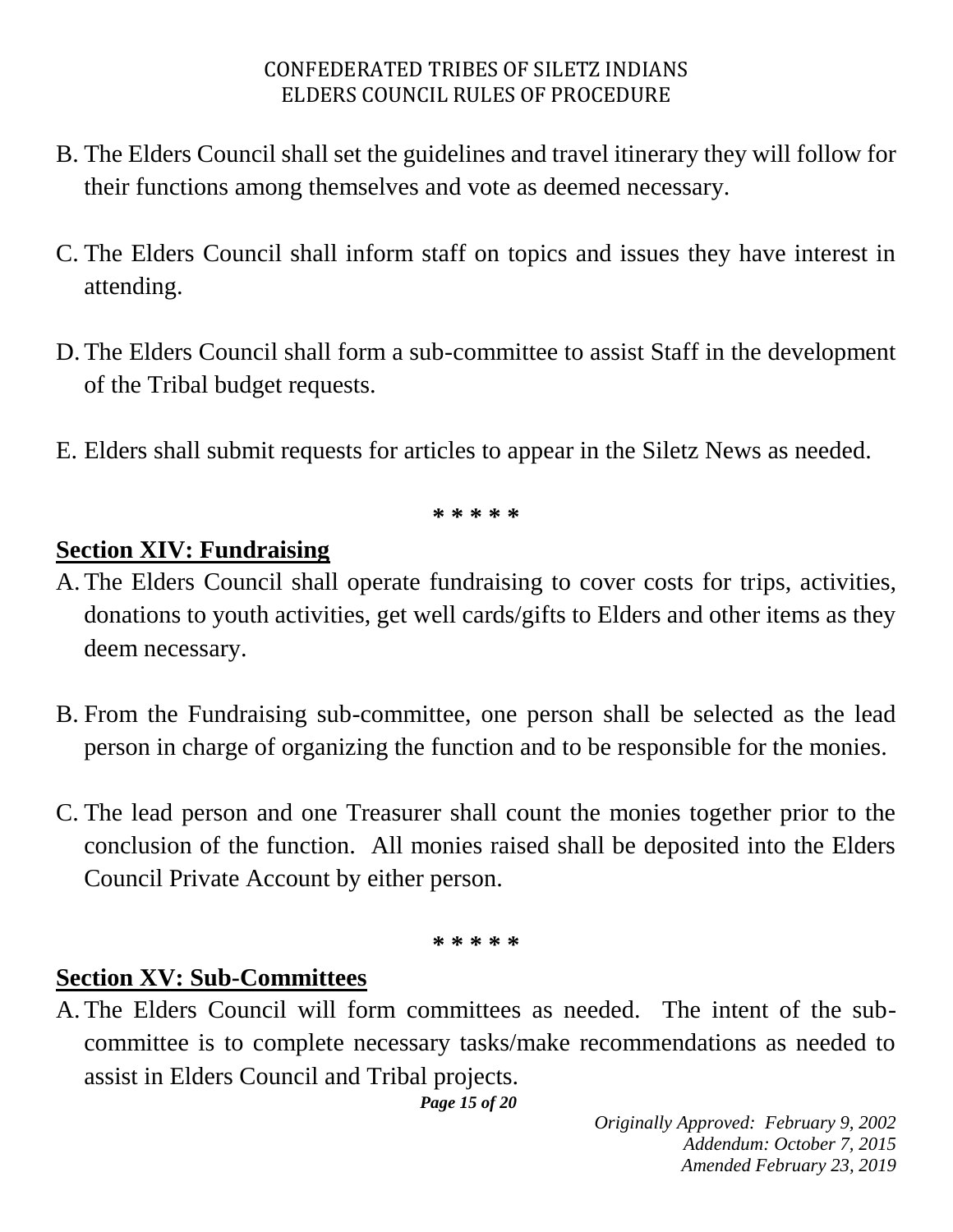- B. The Elders Council will form a sub-committee on an annual basis to handle the fundraising activities.
- C. The Circle of Wisdom committees will be formed each November This is intended so that all Elders wishing to have an active role in events are given the opportunity. Decisions on expenditures and arrangements made by the sub-committees will be presented to the Elders Council so that votes can be taken as needed.
- D. There will be a standing committee to assist with the Budget Requests. The Elders Staff will draft the requests and the budget sub-committee will be given the opportunity to give comment before they are submitted to Tribal Administration. These are submitted to the Tribe on an annual basis.
- E. The Rules of Procedure sub-committee will recommend changes or additions to the document, but the Elders council as a whole will vote on all revisions of the Document. If the Elders vote on an issue that modifies the Rules of Procedure, the revision can be added to the Document. Notice of these changes will be provided in the monthly Elders Newsletter.

#### **\* \* \* \* \***

#### **Section XVI: CTSI Elders Arts Enrichment Program**

The purpose of this benefit program is to afford CTSI Tribal Elders the opportunity to participate in the for-profit commercial programs hosted by CTSI's Chinook Winds Casino; these have included concerts, dance & gymnastic performances, and lectures. The Tribal Council has provided excess pledge revenue funds in the amount of \$80,000 annually toward the purchase of tickets for scheduled concert performances. The funding is designated for providing up to 20 sets of two tickets per concert or performance for the tribal elder and guest to attend the event. The

*Page 16 of 20*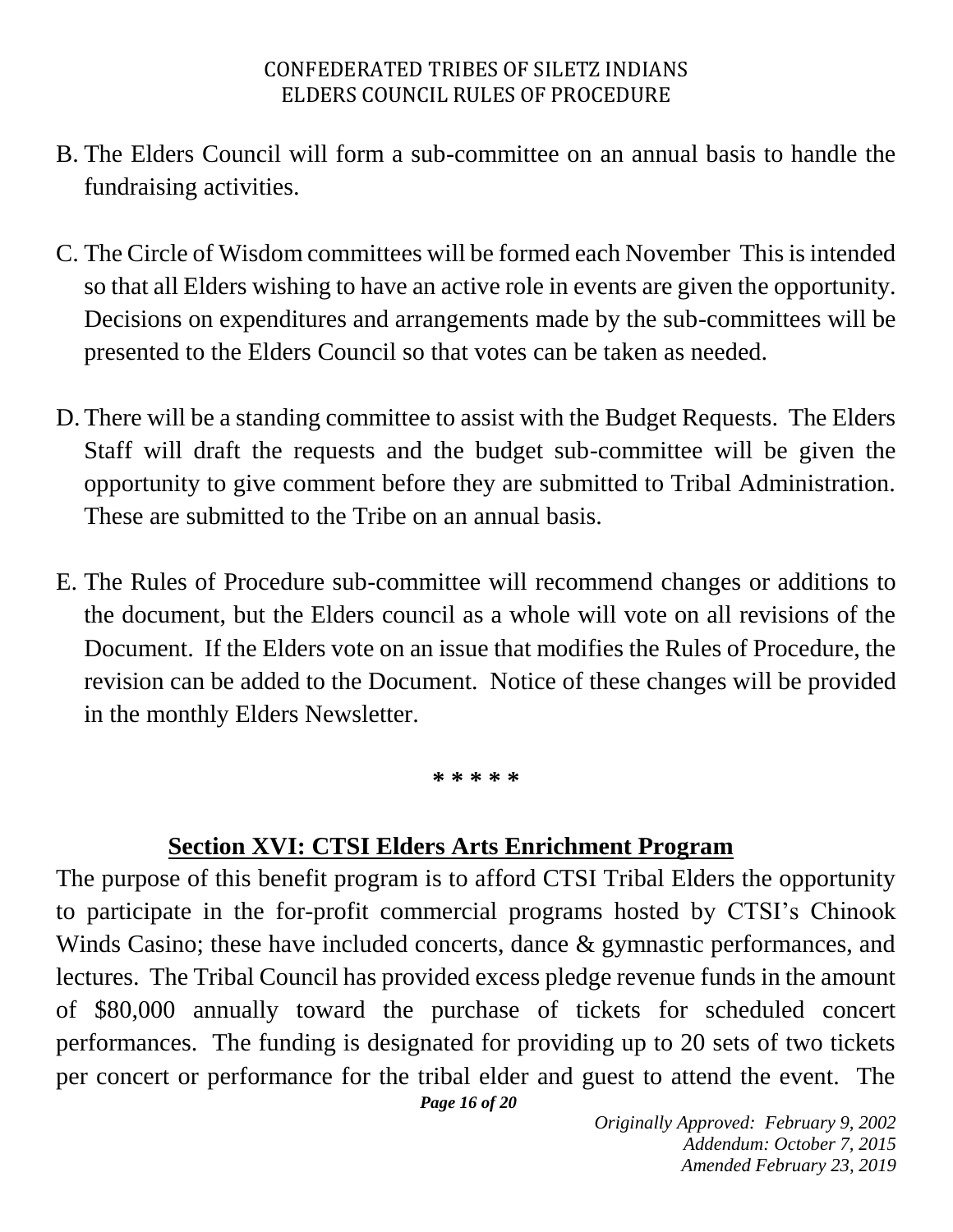Elders Program administers the distribution of the program tickets, with the assistance of Chinook Winds Box Office.

*How the Program Works*

- A. Every Tribal Elder (defined as 55 years of age and older) is eligible for the Elders Arts Enrichment program.
- B. An Elder is eligible for the opportunity to receive two tickets per performance on a first come first serve basis, provided that the Elder personally attends the performance. The Elder's guest may be anyone of the Elder's choosing; the guest does not have to be an elder or tribal member.
- C. Prior to the first day of each quarter of each year, the Elders Staff will coordinate with the Chinook Winds Casino Resort Entertainment staff and obtain a list of the upcoming performances for inclusion in the monthly Elder's newsletter. The Elders Staff will include the list of events, along with the date and time that ticket requests may be made.
- D. Elders may request two tickets for each performance that interests them. Requests shall be made directly to the Chinook Winds Casino Resort ticket distribution office. *(The CWCR phone number to call will be provided monthly in the Elder's Newsletter.)* The Elder will provide their name, roll number, event they desire to attend, and contact information.
- E. The distribution of tickets will be made on a first-call/first-serve basis. Elder's included on the list for tickets will be based on time of the calls (only) received from elders after the designated call in time (8:00 am). No early distribution will occur, and no Elder will receive any benefit greater than any other Elder. A waiting list will be retained for each event shall tickets be released for redistribution and the establishment of this list will be based on the first-call/first-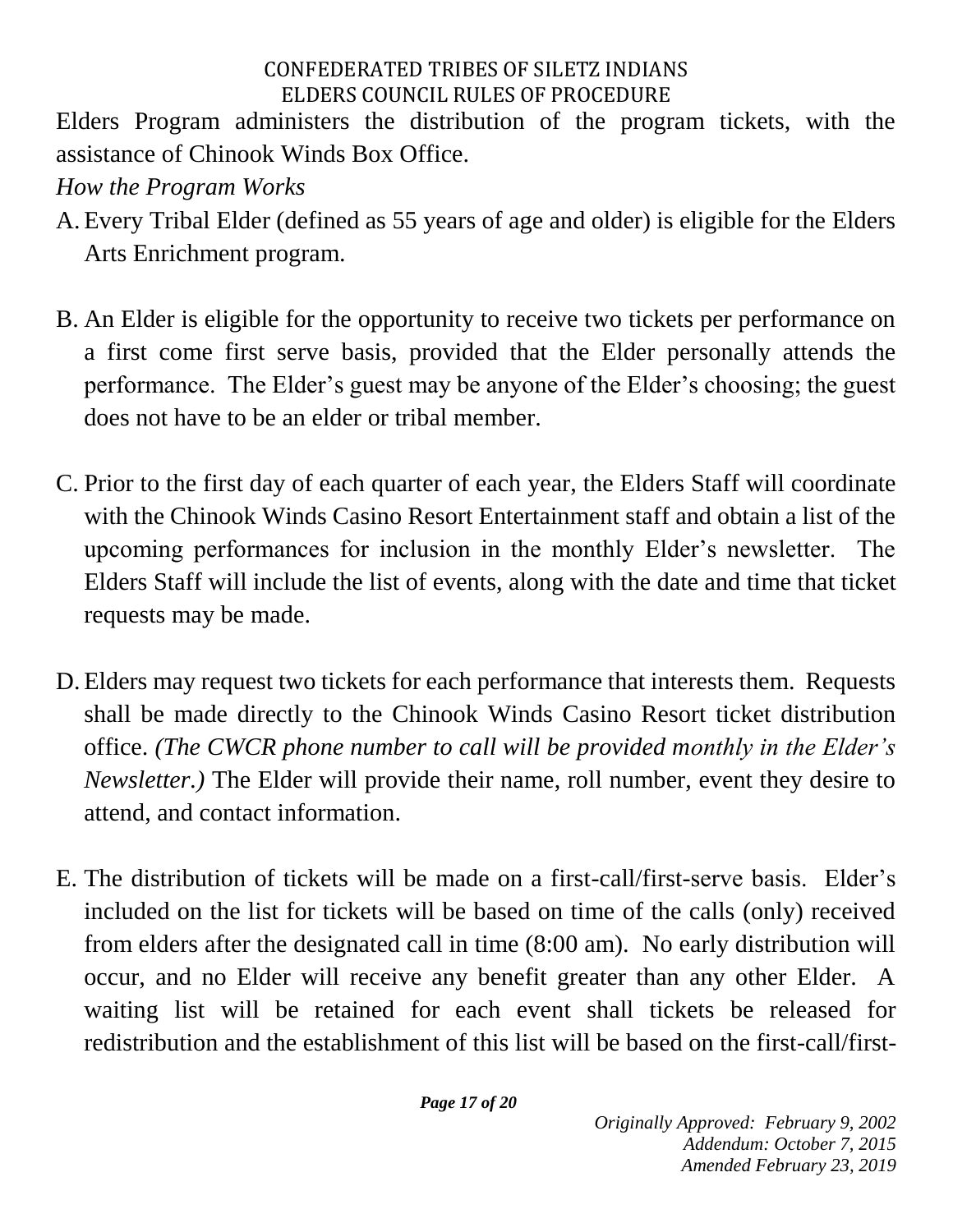serve system. No individual selection of designated seats will occur; seats will be assigned based on the first-call/first-receive system.

- F. Tickets will be distributed the evening of the event at the designated site (Elite Window) at the box office. Elder's must be present for pick up and use of the tickets the evening of the concert and shall be required to show their Tribal ID verifying eligibility to receive the tickets.
- G. The Elders Staff will obtain a list of the ticket recipients quarterly from CWCR and provide a copy to the Elders Council and to the Tribal Council, and upon request to any tribal member.
- *Attendance of the Elder Ticket Recipient is Required*
	- 1. This program is intended to improve Tribal Elders' health and happiness by providing access to Arts and Entertainment performances. The Elder Ticket Recipient must personally attend the performance for which they have requested tickets, or may be sanctioned as detailed in §2 below.
	- a. Failure to personally attend a performance may be excused for good cause (for example, illness of the Elder or an immediate family member, scheduling conflicts arising from unforeseen medical issues, or dangerous travel conditions). To obtain an excuse for good cause, the Elder Ticket Recipient (or their caregiver, if necessary) should make contact with CWCR Ticket office who will distribute the tickets to the next Elders on the waiting list.
		- 2. If the Elder Ticket Recipient fails to personally attend a performance and does not obtain an excuse for good cause, that Elder will not be eligible to receive Elders event tickets for a one year period beginning the date following the date of the performance violated.

*Page 18 of 20*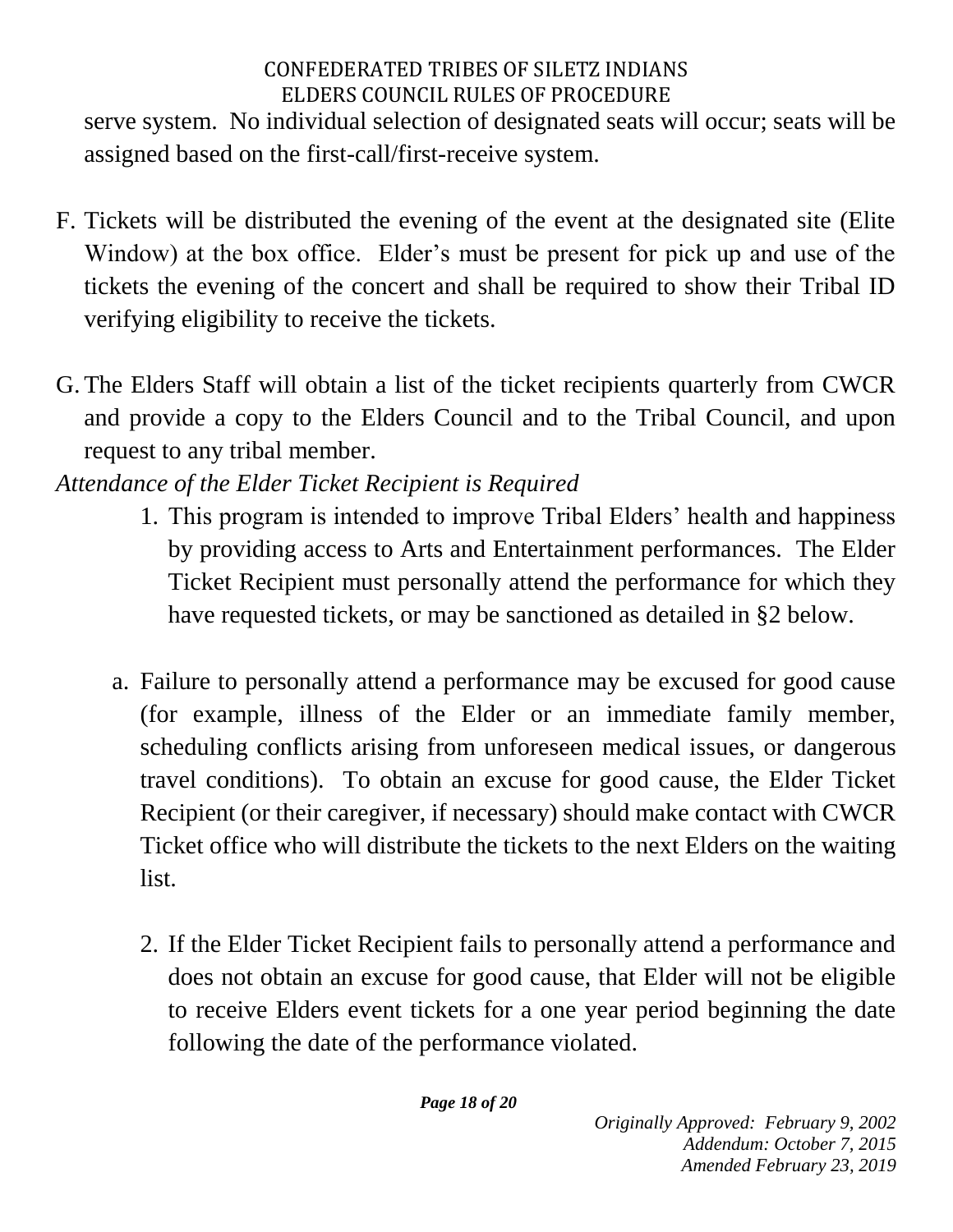- a. The Elders Staff will send notice of the sanction to the Elder within 2 weeks of learning of the violation, indicating the reason for the sanction and the date that the sanction will end.
- b. If the Elder disagrees with the sanction (for example, because the Elder believes there is an excuse for good cause), the Elder can submit a written protest within six months to the Elders Council for review as an appeal in accordance with the Tribal Administrative Procedures Ordinance §2.709.<sup>1</sup>

## **Section XVII: Safety and Security Visitors/Clients/Guest Access and Contacts:**

- (1) Physical or Verbal abuse, harassment, the use of foul language or intimidation will not be tolerated in any form (in person, telephone, writings). Bullying, harassment and/or sexual harassment of Tribal Elders.
- (2) Tribal Elders participating in elder's activities under the influence of drugs or alcohol may be excluded from CTSI property or tribal program activities.
- (3) Consequences for Violations:
	- a. Any person engaging in any of the above behaviors may be refused services and, when warranted, will be asked to leave the premises.
	- b. Abusive telephone conversations shall be terminated after one polite warning and the employee should report the incident to their direct supervisor.
	- c. Abusive email or other written correspondence will be closed and immediately forwarded to the program manager for response.
	- d. Violation of this policy may result in an administrative ordinance barring the violator from the Tribes facilities for a period of time.